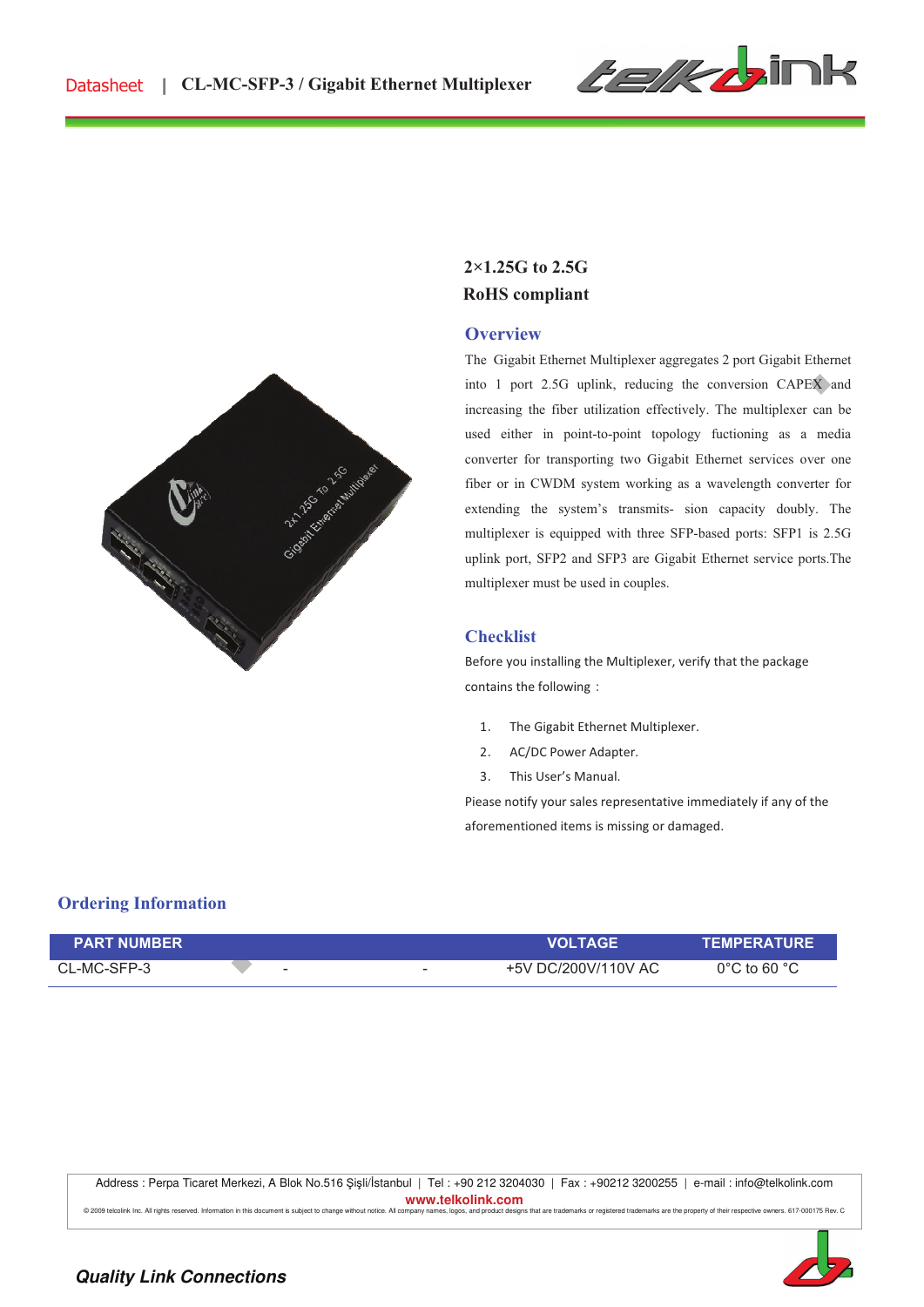

#### **LED Description**

There are five LED At Front of Multiplexer:

| 2.5G           | Lit when SFP1 speed is 2.5Gbps         |
|----------------|----------------------------------------|
| P1             | Lit when SFP1 connection is good.      |
|                | Blinks when SFP1 data is transmitting. |
| P <sub>2</sub> | Lit when SFP2 connection is good.      |
|                | Blinks when SFP1 data is transmitting. |
| P <sub>3</sub> | Lit when SFP3 connection is good.      |
|                | Blinks when SFP3 data is transmitting. |
| <b>PWR</b>     | Lit when +5V power is coming up.       |

# **Installing Gigabit Ethernet Multiplexer**

The multiplexer must be used in couples.

- 1.Attach one 2.5G SFP module to SFP1 Cage on the Multiplexer. Attach two 1.25G SFP modules to SFP2 and SFP3 Cage on the Multiplexer.
- 2. Link fiber from the SFP1 on one Multiplexer with SFP1 on another Multiplexer. It can link through CWDM system.
- 3. Link fiber from the SFP2 and SFP3 on the Multiplexer to Gigabit Ethernet Service.
- Note: SFP2 on one Multiplexer link pass only with SFP2 on another Multiplexer. SFP3 on one Multiplexer link pass only with SFP3 on another Multiplexer.
- 4. Connect the power cord to the Multiplexer and check that the Power LED lights up. The Px LEDs will light when all the cable connections satisfactory.



!!!!!!!!!!!!!!!!!!!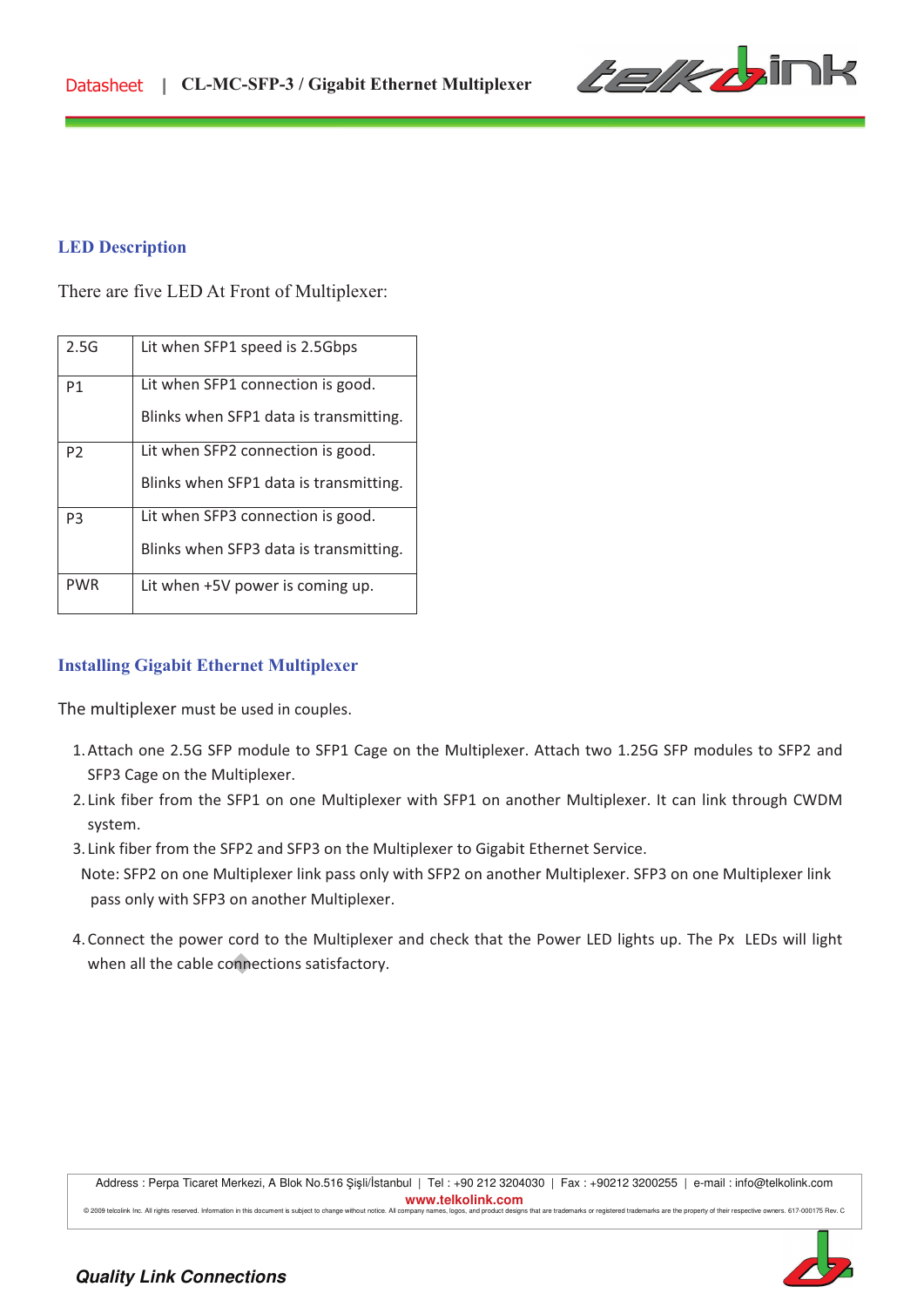

#### **Technical Specifications**

The Multiplexer conforms to the following standards:

- **Standerds: IEEE 802.3AB 1000Base-T** 1000Base-SX/LX/LH
- ! **Fiber Cable:!!** Molti-mode: 50/125, 62.5/125µm

Single-mode: 9/125µm.

- ! **Data Transfer Rate:** 2.5Gbps for SFP1, 1Gbps for SFP2 and SFP3.
- ! **LED Indicators:** Power, P1 2.5G, P1 Link/Act, P2 Link/Act,

P3 Link/Act,

- **Power Requirement:** 220V(110-245V)AC, 50Hz
- $\bullet$  Ambient Temperature:  $0 \sim 50^{\circ}$ C
- $\bullet$  Humidity: 5%  $\sim$  90%
- $\bullet$  Dimensions: 26×70×93mm  $(H \times W \times D)$

Address : Perpa Ticaret Merkezi, A Blok No.516 Şişli/İstanbul | Tel : +90 212 3204030 | Fax : +90212 3200255 | e-mail : info@telkolink.com **www.telkolink.com**  @ 2009 teloolink Inc. All rights reserved. Information in this document is subject to change without notice. All company names, logos, and product designs that are trademarks or registered trademarks are the property of th



!!!!!!!!!!!!!!!!!!!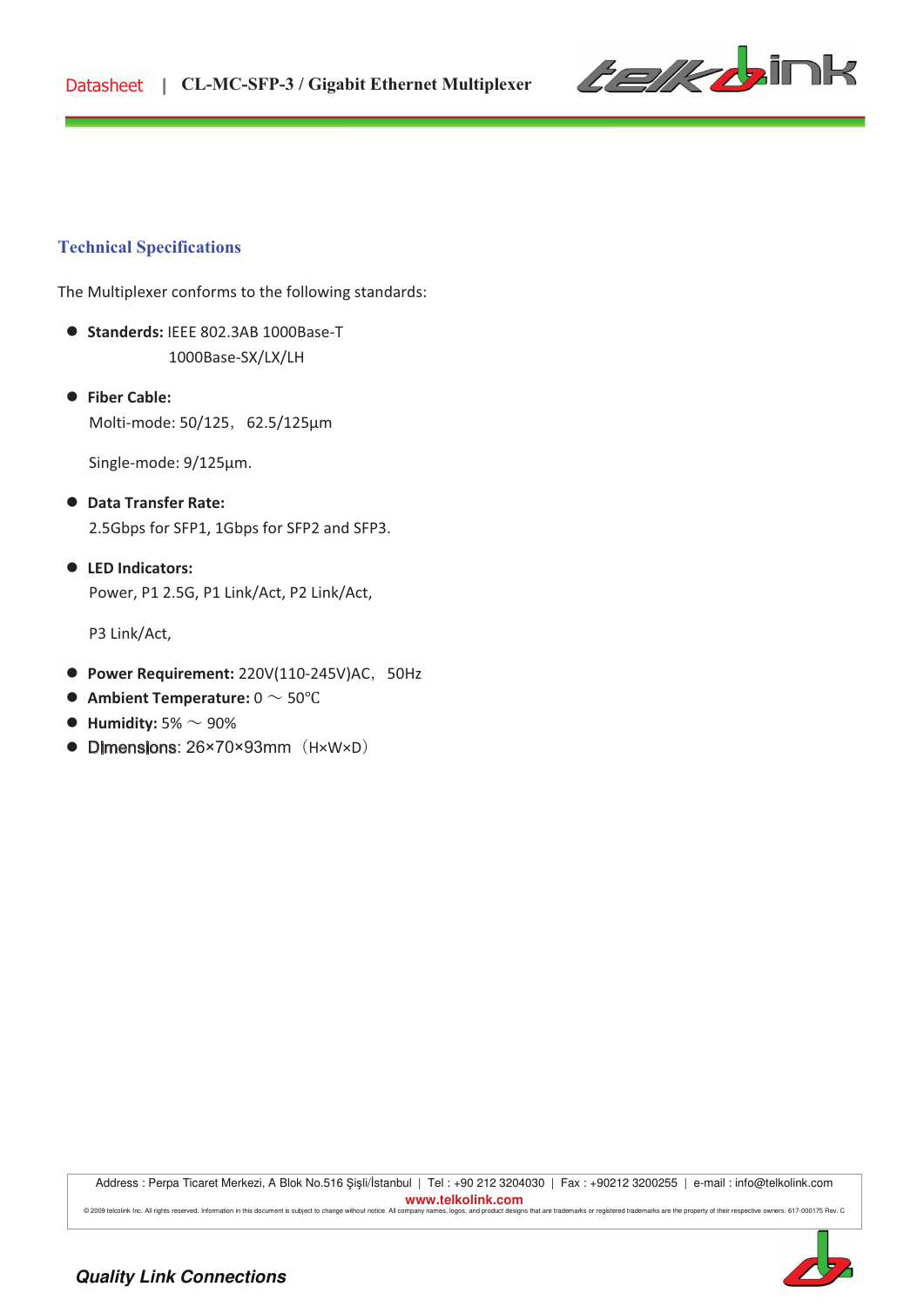

# **Typical Applications**

# !! **1. Application 1**



#### **2. Application 2**



Address : Perpa Ticaret Merkezi, A Blok No.516 Şişli/İstanbul | Tel : +90 212 3204030 | Fax : +90212 3200255 | e-mail : info@telkolink.com **www.telkolink.com**  © 2009 telcolink Inc. All rights reserved. Information in this document is subject to change without notice. All company names, logos, and product designs that are trademarks or registered trademarks are the property of th



!!!!!!!!!!!!!!!!!!!